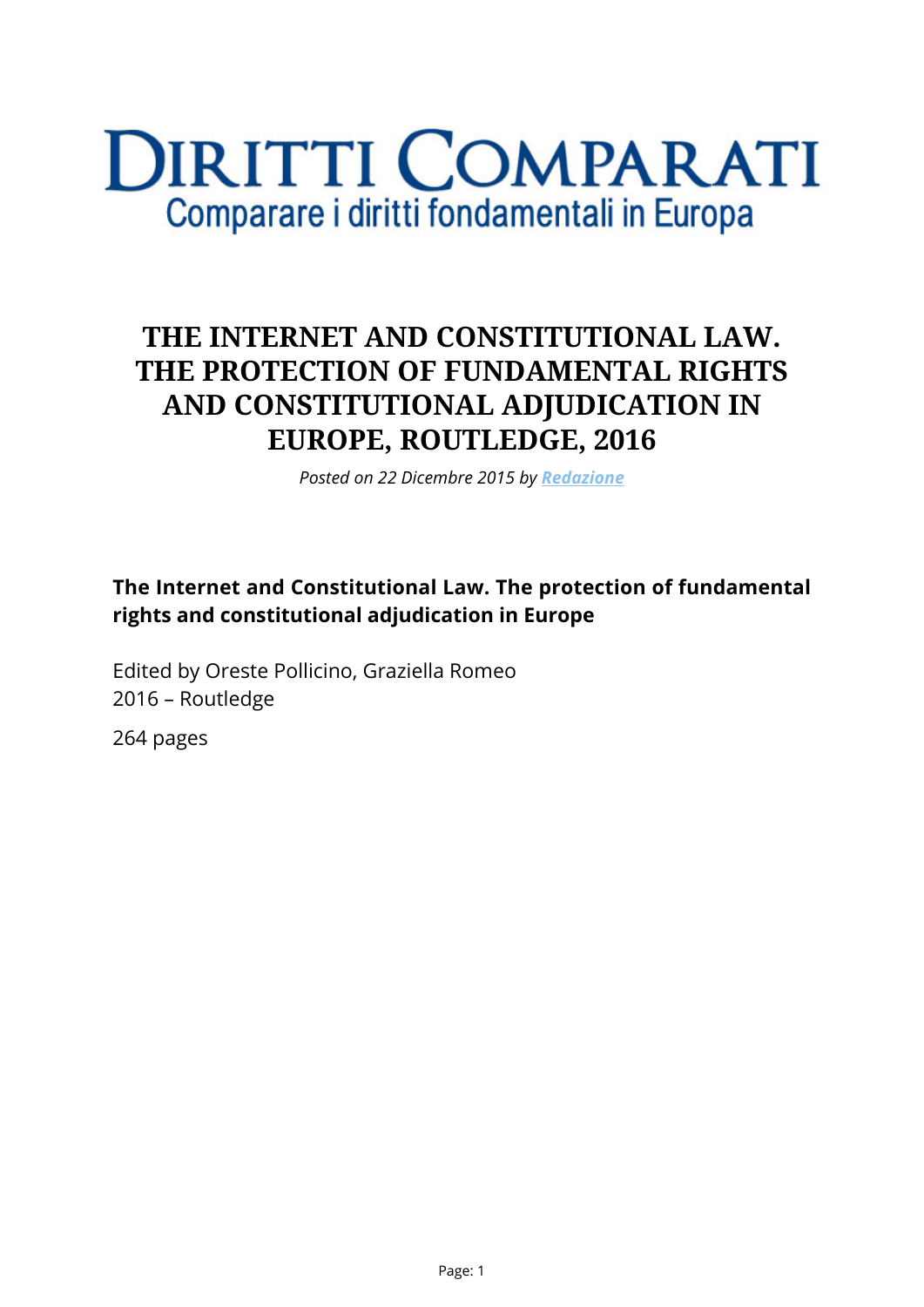

## **About the Book**

This book analyses emerging constitutional principles addressing the regulation of the internet at both the national and the supranational level. These principles have arisen from cases involving the protection of fundamental rights. This is the reason why the book explores the topic thorough the lens of constitutional adjudication, developing an analysis of Courts' argumentation.

The volume examines the gradual consolidation of a "constitutional core" of internet law at the supranational level. It addresses the European Court of Human Rights and the Court of Justice of the European Union case law, before going on to explore Constitutional or Supreme Courts' decisions in individual jurisdictions in Europe and the US. The contributions to the volume discuss the possibility of the "constitutionalization" of internet law, calling into question the thesis of the so-called anarchic nature of the internet.